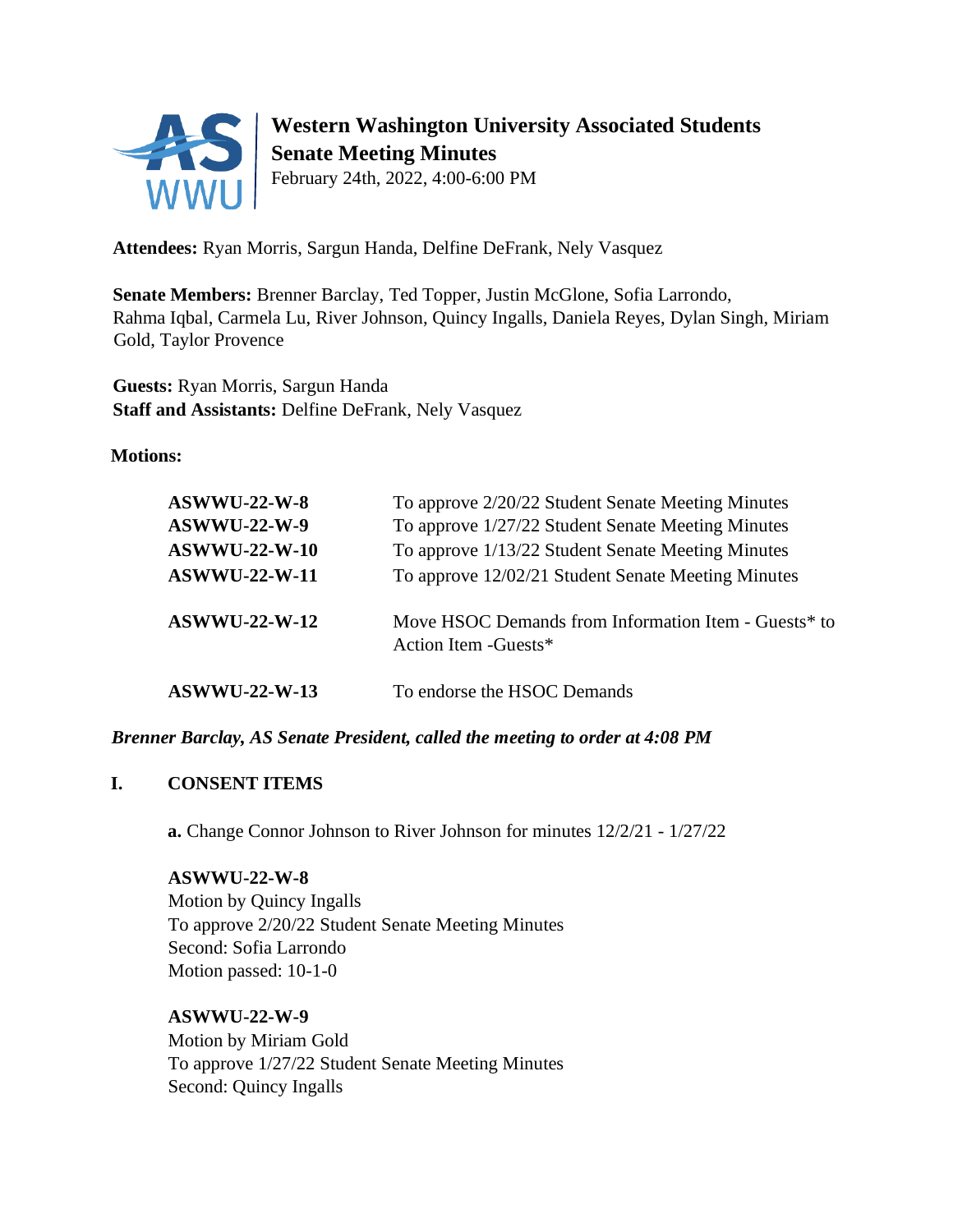Motion passed: 11-0-0

### **ASWWU-22-W-10**

Motion by Quincy Ingalls To approve 1/13/22 Student Senate Meeting Minutes Second: Justin McGlone Motion passed: 10-1-0

### **ASWWU-22-W-11**

Motion by Quincy Ingalls To approve 12/02/21 Student Senate Meeting Minutes Second: Justin McGlone Motion passed: 10-1-0

### **II. REVISIONS TO THE AGENDA**

### **III. PUBLIC FORUM**

### **IV. INFORMATION ITEMS – GUESTS**

### **a.** HSOC Demands

- a. Sargun Handa (She/They) presents
- b. Due to injustices going on in WWU campus, Handa hopes to have the Student Senate endorse HSOC Demands
- c. The goal of HSOC is to enrich a student of color's college experience
- d. Handa reports that the Honors Program threatened that they would deny claims of racism and not formally respond to the demands, saying this is not how WWU wants to have dialogue with student groups
- e. Handa also reports that the Title IX office has said HSOC has enough grounds for an investigation for discrimination and racism by the Honors Program

#### **ASWWU-22-W-12**

Motion by Justin McGlone To Move HSOC Demands from Information Item - Guests\* to Action Item -Guests\* Second: Quincy Ingalls Motion passed: 11-0-0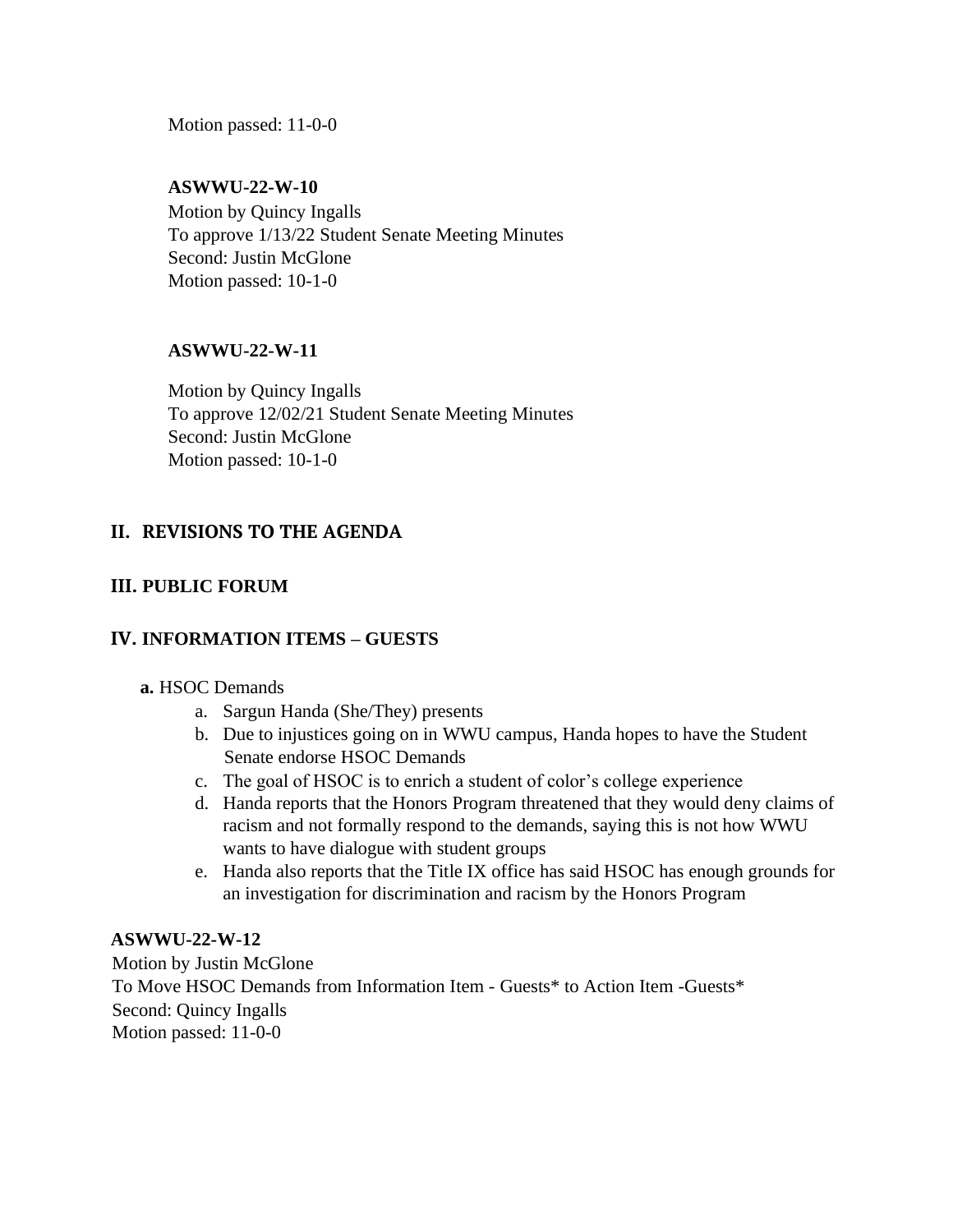# **V. ACTION ITEMS – GUESTS**

- **a.** HSOC Demands
	- a. Ingalls informs Handa that he and Naira Gonzales have been working on one of the BSO demands on a report system, and to contact them about it
	- b. Topper adds he is working with a Fairhaven staff member to create a African-American Studies Major and to contact them to help complete an HSOC Demand
	- c. Handa says that HSOC demands are more Honor's centric and would like to keep
	- it separate from BSO demands

# **b.** CHOICE Demands

- a. CHOICE regards the safety, communication, and education of students and professors concerning COVID-19
- b. Voting will be held next time as quorum fell
- c. Gold asks whether the professors provide some classes online or all of them dual
	- i. Handa thinks dual but will get back to Gold on it
	- ii. Gold then asks whether having owls in all classrooms are allowed under the Collective Bargaining Agreement
		- 1. Handa says they will investigate
- d. Johnson asks how demand 7 will be implemented
	- i. Handa answers with indoor mask mandates throughout campus
- e. Iqbal informs Handa that they could go through the Sustainability, Justice, Equity and Inclusion Fund Committee to get the OWLs

# **ASWWU-22-W-13**

Motion by Quincy Ingalls To endorse the HSOC Demands Second: Justin McGlone Motion passed: 10-1-0

# **VI. PERSONELL ITEMS**

# **VII. INFORMATION ITEMS – SENATE**

- **a.** Meeting Frequency
	- a. Barclay says biweekly meetings creates time issues in approving items and meeting quorum and asks for opinions
		- i. Gold agrees biweekly meetings create problems but asks if it is possible if on the off weeks the Senate could one-hour meetings that only focuses on specific items
		- ii. Gold clarifies that the mini meetings would only be about spill over items and/or continuing discussion about specific items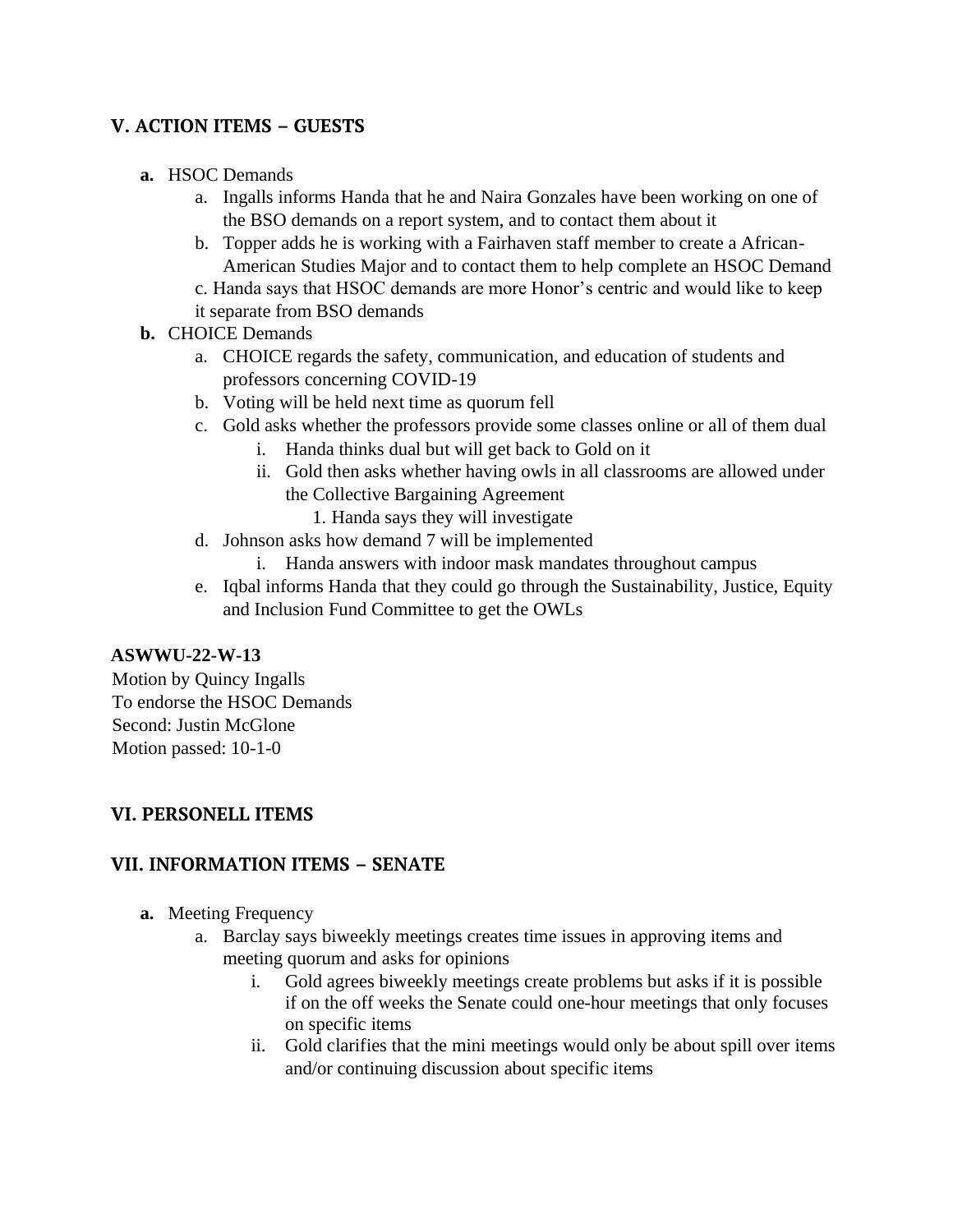- iii. Johnson adds that those mini meetings can be skipped over if there's nothing to talk about
- iv. Iqbal and Gold express concern with Senators being able to attend the added meetings
	- 1. Barclay clarifies that Senate meetings have flexible meetings times, and thus could have condensed meetings
	- 2. They also believe those condensed meetings could help with attendance issues and meeting quorum
- v. DeFrank clarifies that changing frequency of the meetings has to be a ballot vote with ¾ majority from all the Senators, and approved by the WWU President
- **b.** Ramadan Accommodation
	- a. MSA decided to change extensions for religious holidays to 24 hours to keep in mind new students to MSA, campus, and Professors
	- b. Johnson would like to add examples of accommodations

# **VIII. ACTION ITEMS – SENATE**

# **IX. SENATE REPORTS**

- **a.** Topper reports he has been working with the Fairhaven administration to enact a public forum in the courtyard for student input and concerns
	- a. For example, students do not want WWU to partner with Aramark anymore
	- b. Topper expresses concern over the definition of "self-operation" if the contract with Aramark ceases
	- c. Johnson informs Topper to contact other Universities that are self-operated to help his research
	- d. McGlone also informs Topper that community college near WWU have selfoperating systems and to contact them as well
- **b.** Barclay reports faculty Senate are making a task force to review and edit current faculty ethics guide and would like student input (students will not vote)
- **c.** McGlone would like to start working on legacy documents for successors to fall back on and wants Senate input
	- a. Barclay would also like documents that detail the structure of each College, so it is easy to navigate
	- b. Larrondo asks if this document should be collective or individual
	- c. Gold would like maintenance of these documents

# **X. BOARD REPORTS**